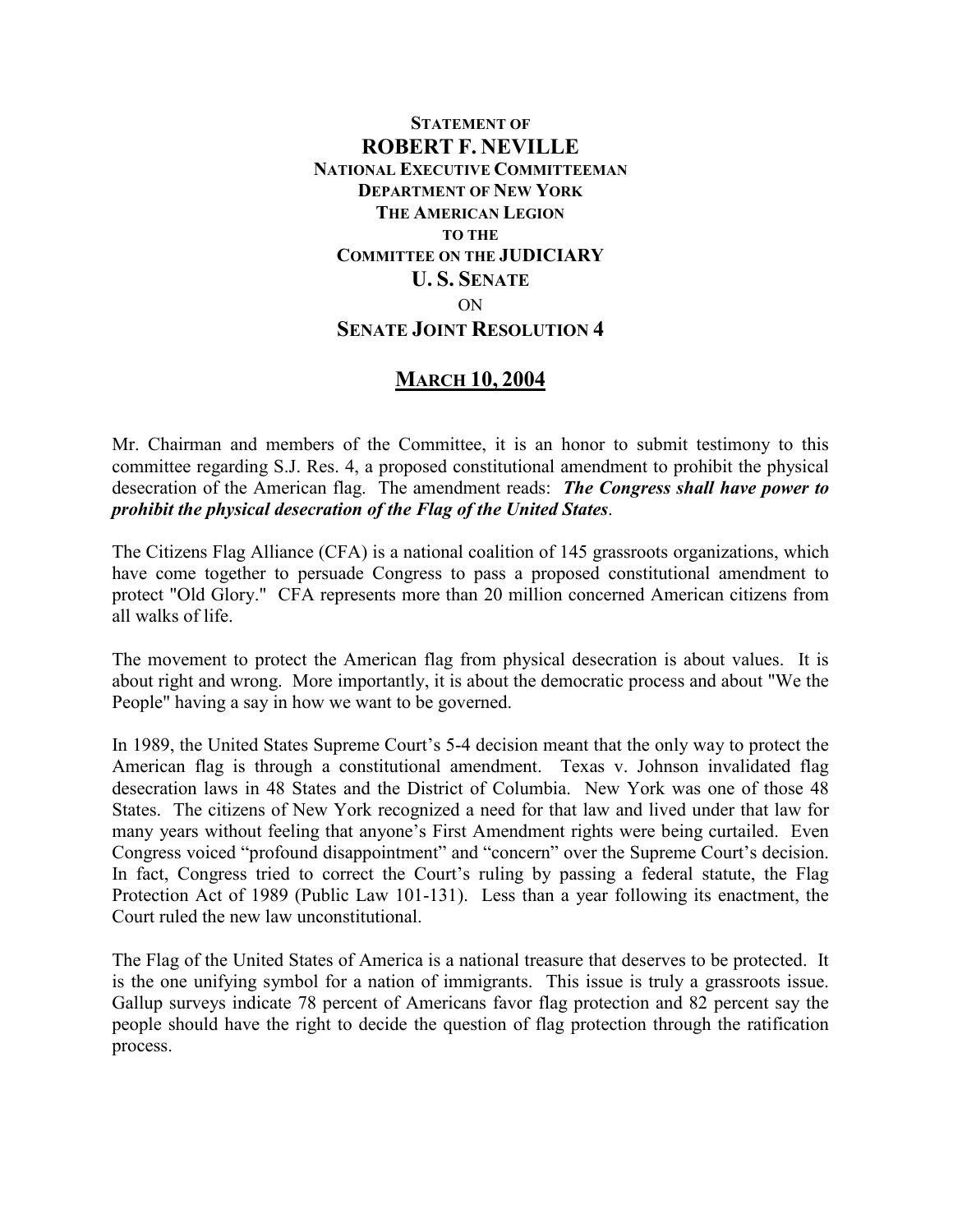Last Congress, a similar measure, H.J. Res. 36, passed in the House of Representatives by a vote of 298 - 125. Unfortunately, the effort failed in the Senate because the measure was not brought to the Senate floor prior to adjournment. But this is an issue that will not go away, because it is not a fleeting passion and flag desecration is not behavior that people will learn to tolerate. This issue cuts deep into the fundamental principles of honor, respect, faith and loyalty. Our Founding Fathers knew that the Constitution was not a perfect document and that changes would need to be made.

Last June, H.J. Res. 4 passed in the House by a vote of 300 - 125 in response to 50 state legislatures, representing 100 percent of the population, who have passed Memorial Resolutions petitioning Congress to send an amendment to the states for ratification. On March 29, 1994, the New York State Assembly passed a memorial resolution calling on Congress to let the people decide. The measure passed the legislature with overwhelming support.

Freedom of speech is not absolute. The list of exceptions is rather lengthy and clearly demonstrates that a distinct difference can and has been made in various kinds of speech. Disturbing the peace, yelling "FIRE" in a crowded theater, libel, slander and conveying a threat are all limitations placed on speech because each crosses the line of acceptable, reasonable, tolerable conduct. Once that line is crossed, it becomes illegal conduct; willful, wanton misconduct, therefore, has boundaries upheld by the Supreme Court. This amendment would include the American flag within those boundaries already clearly established by the Court. The physical desecration of an American flag crosses that line in the minds, hearts and souls of the vast majority of American citizens.

The men and women of the  $10<sup>th</sup>$  Mountain Division have participated in nearly every major military operation since Desert Storm. Regretfully, too many have returned to the United States in flag-draped caskets. In turn, Old Glory is presented to their loved ones on behalf of a grateful nation. That alone is reason enough to protect the flag of the United States from acts of physical desecration. The American flag plays a critical role in the military culture. In fact, several American heroes were awarded the Medal of Honor for their actions as the color bearer in combat. Unarmed men responsible for carrying the Star Spangle Banner into combat. To read their citations leaves one asking the same question we ask today – where do we continue get such men and women?

We have never had a generation of service members raised when the American flag was not protected by Federal statute against acts of physical desecration. Organizations, like The American Legion, continue to conduct flag education classes in schools across the country. Yet, we continue to see legal acts of physical desecration more frequently. The Super Bowl's recent half-time show performance by Kid Rock comes to mind. The opening ceremony was so moving that it brought many to tears – especially the honor paid to the memories of the Space Shuttle crew and service members that paid the ultimate sacrifice for their country. I am still trying to figure out the message Kid Rock was trying to transmit by wearing the American flag as a poncho, then piling the flag on the stage floor next to the drummer. He had a microphone, yet he sang a song that had absolutely nothing to do with the American flag. Senators, is that really the freedom of speech that warrants protection?